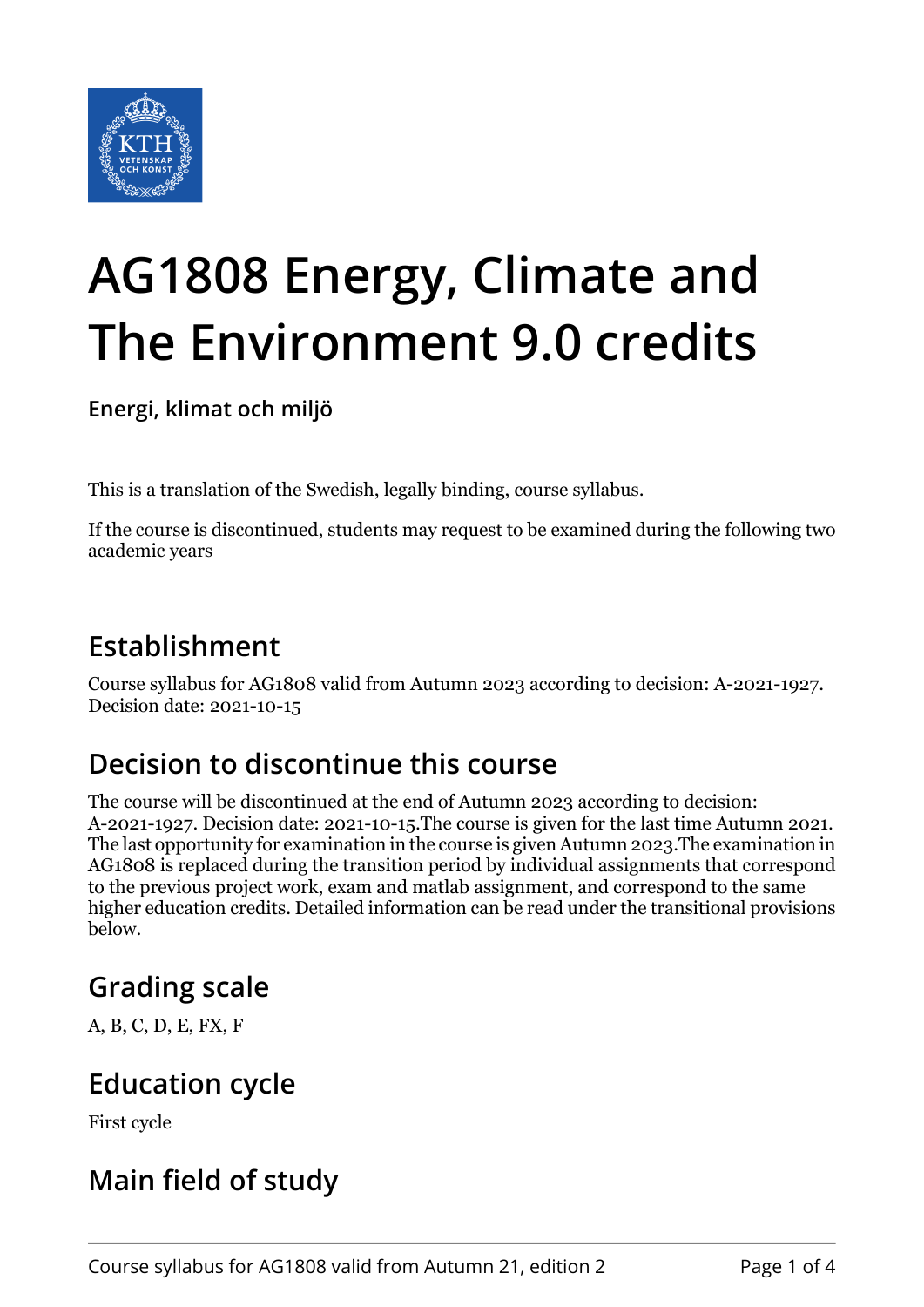# **Language of instruction**

The language of instruction is specified in the course offering information in the course catalogue.

#### **Intended learning outcomes**

The overall aim of the course is to give an overview and insight to the development in the energy, climate and environmental areas, in order to create a common basis for the students and their further studies within the programme. The course focuses mainly on methods, tools and terminology to understand, manage and solve environmental problems. Furthermore, the course introduce the student to the academic tradition, for example, information retrieval in various forms.

After completing the course, the student should be able to:

- Explain and problematize (discuss different understandings) the concept of sustainable development
- Describe the main features of the Swedish energy system
- Describe the main features and motivation for the Swedish environmental quality objectives and the UN's sustainability goals and explain how they are relevant to engineers
- Analyze the development in energy and the environment areas from a system perspective in relation to sustainable development
- Orally and in writing present, document and discuss problem solving in energy and environment areas.
- Write and read basic matlab code

#### **Course contents**

The entire course involves two sections. The first section awards 7.5 credits and is given during period 1 and 2. The first section consists of three sub-parts that interacts throughout the course:

The first sub-part is an introduction to academic environmental studies. Here, central concepts such as sustainable development are discussed together with the importance of system thinking and different knowledge to solve engineering problems. In this introduction, information retrieval and introduction to scientific writing are also presented and used during a project assignment.

The second sub-part of the course is related to the programme profile; energy and environment. In this part, introduction to energy systems are presented and discussed in relation to how different aspects such as innovation, actors and environmental policy interact to address energy and environmental problems. This knowledge will be used during the project assignment. The departments and divisions that are strongly connected to the programme profile will participate and link to their specific areas.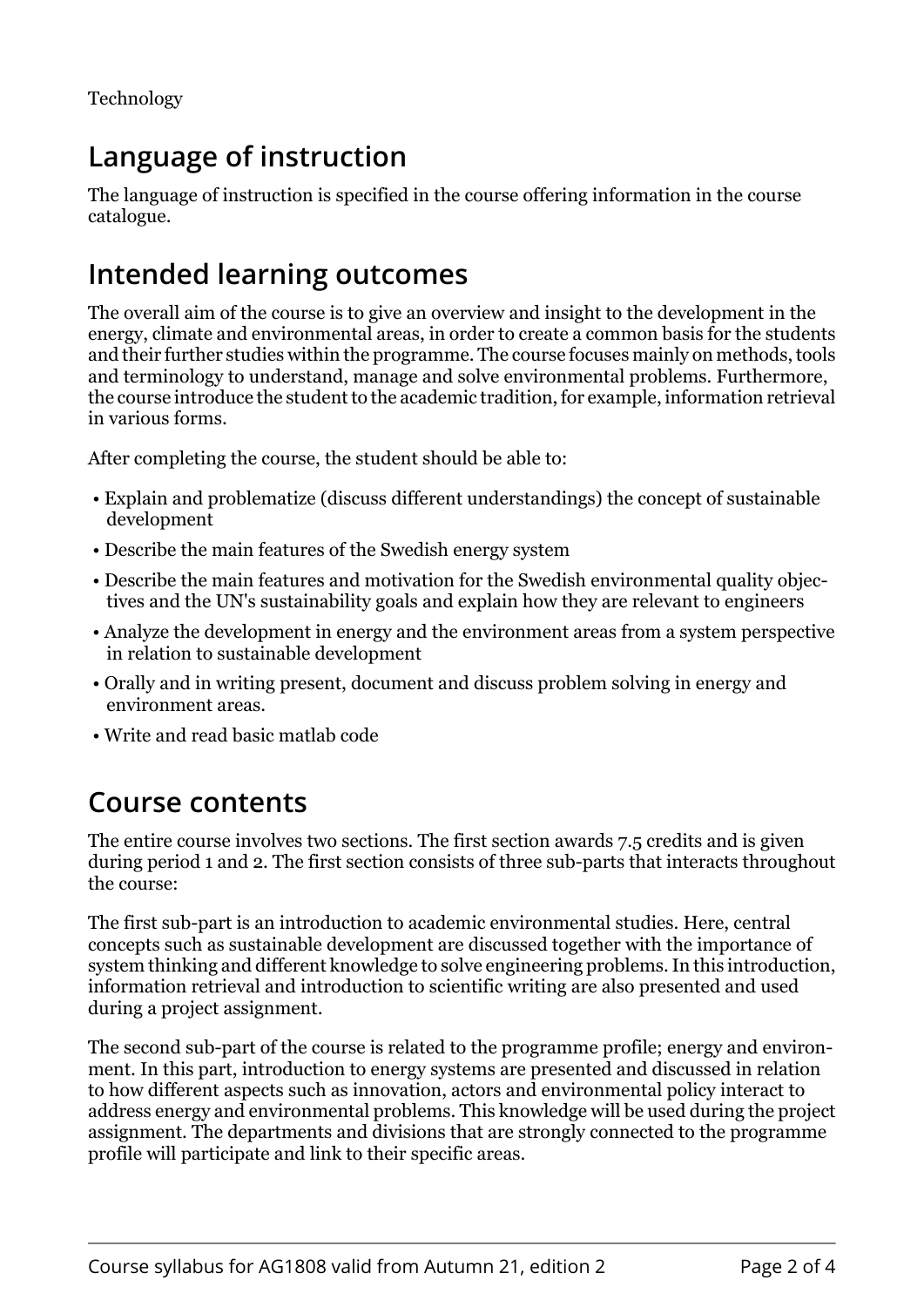The third sub-part is a project assignment where the students go into depth in the energy and environmental areas. In the project assigment connections are made between actors, environmental policy and the role of the engineer to address environment-related challenges in the energy sector. The assignment is presented orally and in written text. A critical opposition of another group's work shall also be performed. .

A study visit is also included and links to the role of the engineer to develop solutions for a sustainable development in relation to energy and the environment.

Section two of the course awards 1.5 hp and introdudes Matlab. This section is given during period 3.

An important role of the course is to introduce the teachers and departments that under the forthcoming years will be responsible for the programme profile; energy and environment.

#### **Specific prerequisites**

Requirements needed to be accepted to the Energy and Environment programme

#### **Examination**

- INL2 Matlab assignment, 1.5 credits, grading scale: P, F
- PRO1 Project, 3.5 credits, grading scale: P, F
- TEN1 Examination, 4.0 credits, grading scale: A, B, C, D, E, FX, F

Based on recommendation from KTH's coordinator for disabilities, the examiner will decide how to adapt an examination for students with documented disability.

The examiner may apply another examination format when re-examining individual students.

After the change, the following applies:

The examination of the seminars in AG1808 is replaced by assignments that correspond to the seminars.

The examination of the project in AG1808 is replaced by an individual project work that corresponds to the project work in AG1808.

The examination through the exam in AG1808 is replaced by the home exam.

The examination of the food lab in AG1808 is replaced by assignments that correspond to the food lab part of the course.

### **Transitional regulations**

The last examination opportunity is given in autumn 2023

Re-examination in order to raise a passed grade is not allowed